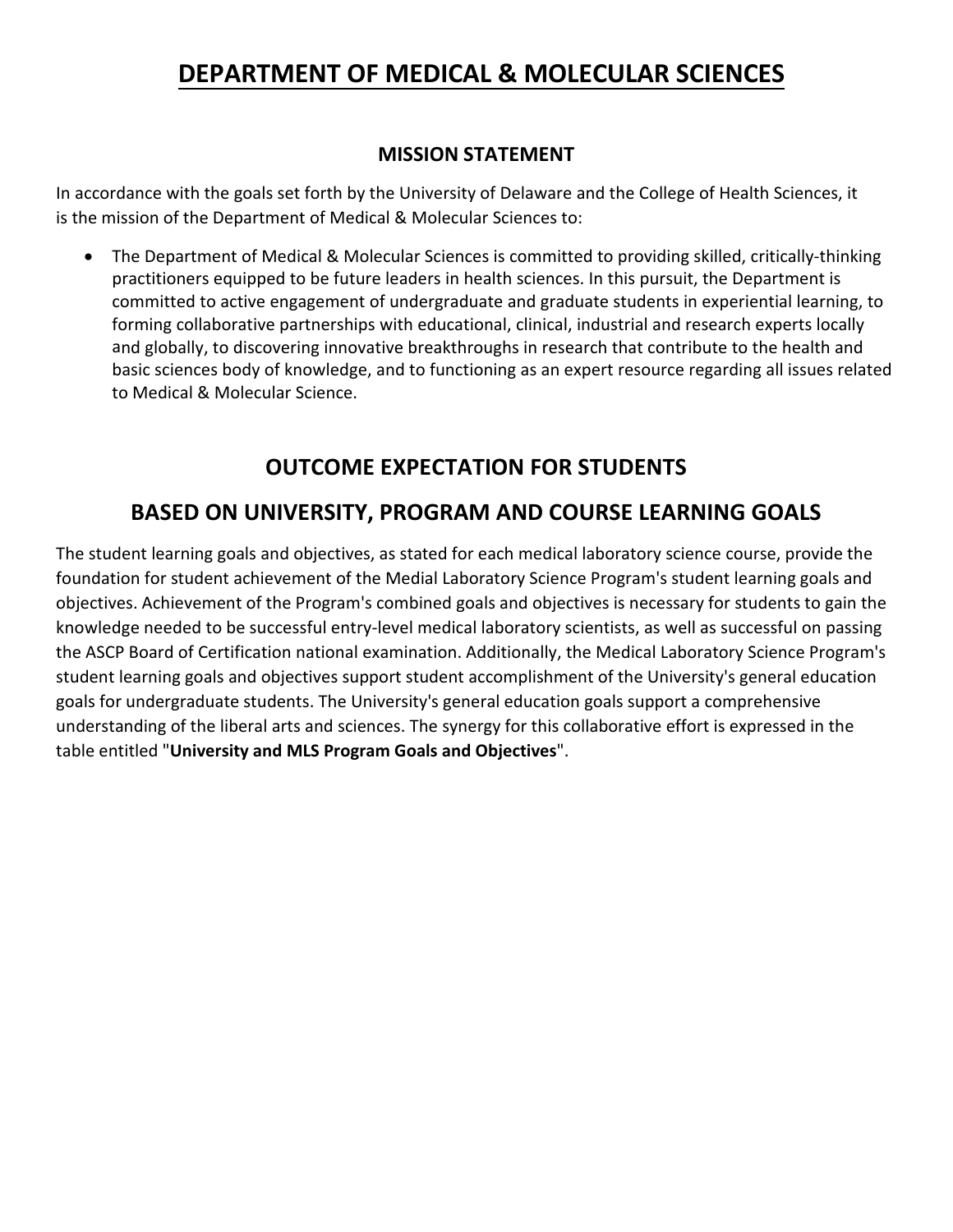# **UNIVERSITY AND MLS PROGRAM GOALS AND OBJECTIVES**

| <b>MEDICAL</b><br><b>LABORATORY</b><br><b>SCIENCE PROGRAM</b><br><b>EDUCATIONAL</b><br><b>GOALS</b>                                                                                             | <b>MLS PROGRAM</b><br><b>EDUCATIONAL</b><br><b>OBJECTIVES</b><br><b>SUPPORT MLS</b><br><b>PROGRAM</b><br><b>EDUCATIONAL</b><br><b>GOALS</b> | <b>MEDICAL</b><br><b>LABORATORY</b><br><b>SCIENCE PROGRAM</b><br><b>EDUCATION</b><br><b>OBJECTIVES</b>                                                                                                                | <b>MLS PROGRAM</b><br><b>EDUCATIONAL</b><br><b>OBJECTIVES</b><br><b>SUPPORT UD</b><br><b>GEN. ED. GOALS</b> | <b>UNIVERSITY</b><br><b>GENERAL</b><br><b>EDUCATION GOALS</b>                                                                     |
|-------------------------------------------------------------------------------------------------------------------------------------------------------------------------------------------------|---------------------------------------------------------------------------------------------------------------------------------------------|-----------------------------------------------------------------------------------------------------------------------------------------------------------------------------------------------------------------------|-------------------------------------------------------------------------------------------------------------|-----------------------------------------------------------------------------------------------------------------------------------|
| 1. To provide students<br>with an excellent<br>comprehensive<br>education in medical<br>laboratory science<br>leading to a<br>baccalaureate degree.                                             | <b>MLS PROGRAM EDUC.</b><br>OBJ. # 1, 2, 3, 4, 5, 6, 7,<br>8, 9, 10, 11, 12, 14, 16                                                         | 1. Demonstrate proper<br>procedures for the<br>collection of safe handling<br>& analysis of biological<br>specimens.                                                                                                  | <b>UD GENERAL</b><br><b>EDUCATION GOAL #5</b>                                                               | 1. Read critically,<br>analyze arguments &<br>information, & engage in<br>constructive ideation.                                  |
| 2. To prepare students to<br>function in career-entry,<br>professional positions as<br>medical laboratory<br>science practitioners for<br>the healthcare<br>environment of the 21st<br>century. | MLS PROGRAM EDUC.<br>OBJ. #1, 2, 3, 4, 5, 6, 7,<br>8, 9, 10, 11, 12, 13, 14,<br>16                                                          | 2. Utilize scientific<br>principles (e.g. physiology,<br>immunology, biochemistry,<br>molecular biology,<br>genetics, microbiology,<br>etc.), laboratory principles<br>and methodologies for the<br>clinical setting. | <b>UD GENERAL</b><br><b>EDUCATION GOAL #5</b>                                                               | 2. Communicate<br>effectively in writing,<br>orally, & through<br>creative expression.                                            |
| 3. To prepare students<br>to be life-long learners<br>so as to remain current<br>with advances in medical<br>laboratory science                                                                 | <b>MLS PROGRAM EDUC.</b><br>OBJ. #12, 13, 14, 15, 16,<br>17                                                                                 | 3. Perform laboratory<br>testing with accuracy.                                                                                                                                                                       | <b>UD GENERAL</b><br><b>EDUCATION GOAL #5</b>                                                               | 3. Work collaboratively<br>& independently within<br>& across a variety of<br>cultural contexts and a<br>spectrum of differences. |
| 4. To prepare students<br>to function in a culturally<br>diverse, global society<br>that demonstrates<br>variations in intellectual<br>expression and human<br>creativity                       | MLS PROGRAM EDUC.<br>OBJ. #18, 19, 20                                                                                                       | 4. Evaluate problems that<br>impact on laboratory<br>services and take<br>corrective action.                                                                                                                          | <b>UD GENERAL</b><br><b>EDUCATION GOALS #1,</b><br>3                                                        | 4. Critically evaluate the<br>ethical implications of<br>what they say and do.                                                    |
|                                                                                                                                                                                                 |                                                                                                                                             | 5. Operate equipment<br>properly, troubleshoot,<br>and perform preventive<br>and corrective<br>maintenance.                                                                                                           | <b>UD GENERAL</b><br><b>EDUCATION GOALS #1,</b><br>5                                                        | 5. Reason quantitatively,<br>computationally, and<br>scientifically.                                                              |
|                                                                                                                                                                                                 |                                                                                                                                             | 6. Utilize proper technique<br>in the performance of all<br>laboratory testing.                                                                                                                                       | <b>UD GENERAL</b><br><b>EDUCATION GOAL #5</b>                                                               |                                                                                                                                   |
|                                                                                                                                                                                                 |                                                                                                                                             | 7. Interpret clinical<br>significance, clinical<br>procedures, & laboratory<br>test data accurately.                                                                                                                  | <b>UD GENERAL</b><br><b>EDUCATION GOALS #1,</b><br>5                                                        |                                                                                                                                   |
|                                                                                                                                                                                                 |                                                                                                                                             | 8. Evaluate laboratory<br>data using statistical<br>analysis.                                                                                                                                                         | <b>UD GENERAL</b><br><b>EDUCATION GOAL #5</b>                                                               |                                                                                                                                   |
|                                                                                                                                                                                                 |                                                                                                                                             | 9. Apply principles of<br>continuous assessment to<br>all laboratory services.                                                                                                                                        | <b>UD GENERAL</b><br><b>EDUCATION GOALS #1,</b><br>5                                                        |                                                                                                                                   |
|                                                                                                                                                                                                 |                                                                                                                                             | 10. Utilize principles of<br>quality assurance and<br>quality improvement for all<br>phase of laboratory<br>services (i.e. pre-analytical,<br>analytical, & post-<br>analytical).                                     | <b>UD GENERAL</b><br><b>EDUCATION GOALS #1,</b><br>2, 5                                                     |                                                                                                                                   |
|                                                                                                                                                                                                 |                                                                                                                                             | 11. Comply with<br>established laboratory<br>safety regulations &<br>regulations governing<br>regulatory compliance<br>related to laboratory<br>practice.                                                             | <b>UD GENERAL</b><br><b>EDUCATION GOALS #2,</b><br>4                                                        |                                                                                                                                   |
|                                                                                                                                                                                                 |                                                                                                                                             | 12. Communicate through<br>oral and written skills<br>effectively & professionally                                                                                                                                    | <b>UD GENERAL</b><br><b>EDUCATION GOALS #2,</b><br>3                                                        |                                                                                                                                   |